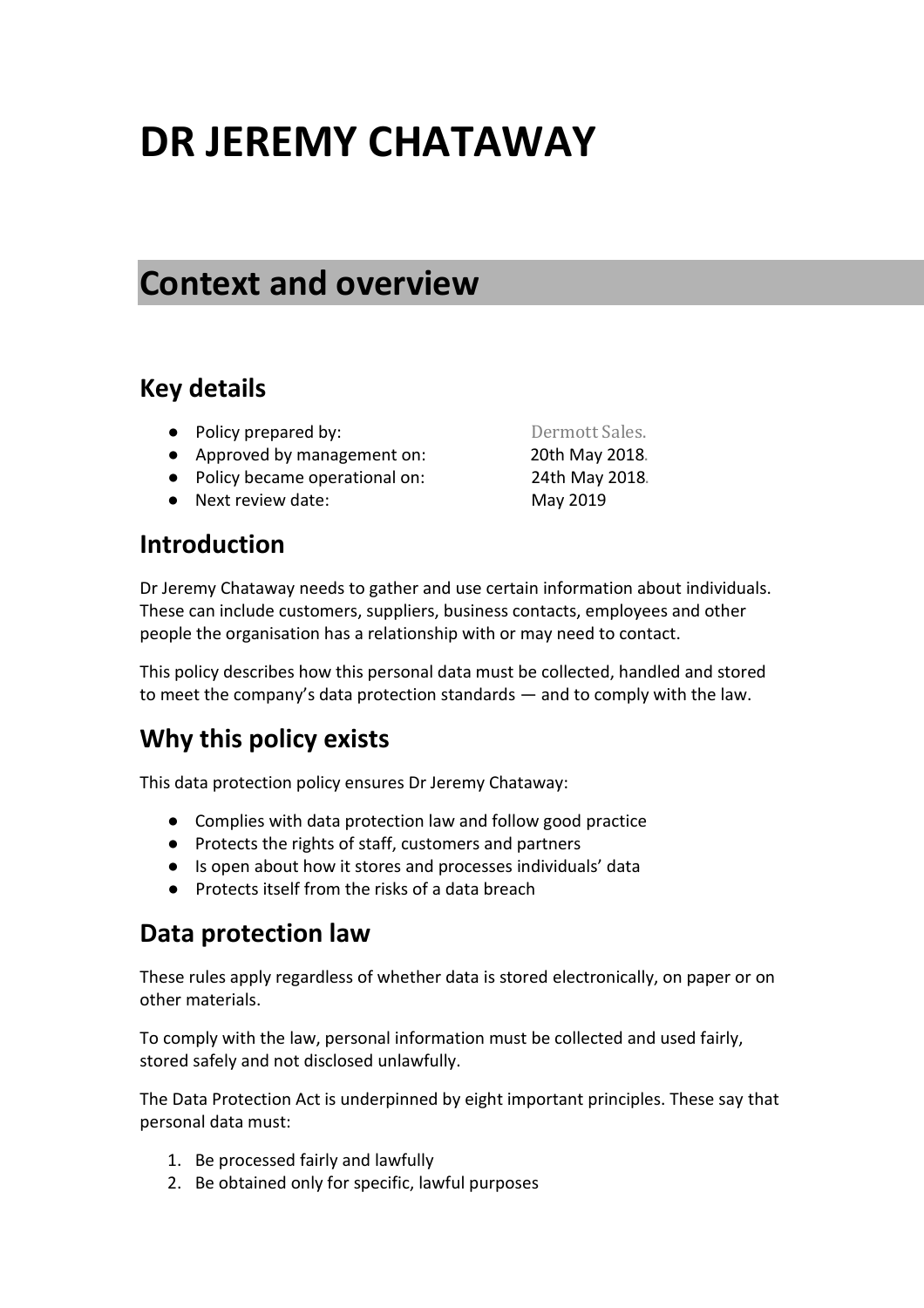- 3. Be adequate, relevant and not excessive
- 4. Be accurate and kept up to date
- 5. Not be held for any longer than necessary
- 6. Processed in accordance with the rights of data subjects
- 7. Be protected in appropriate ways
- 8. Not be transferred outside the European Economic Area (EEA), unless that country or territory also ensures an adequate level of protection

#### **How do we collect information about you?**

We keep records about your health and any treatment. These records help to ensure that you receive the best possible care. They may be written down in paper records or held on computer.

We may keep records of medico-legal instruction. These records include not only records on a claimant's health and treatment but also legal documentation relating to the progression of a claim. There records may be written down or held on computer.

It is essential that your details are accurate and up to date. Always check that your personal details are correct when you visit us and please inform us of any changes as soon as possible.

# **Policy, Risks and Responsibilities**

This policy applies to:

- The offices of Dr Jeremy Chataway
- All staff and volunteers of Dr Jeremy Chataway
- All other people working on behalf of Dr Jeremy Chataway

It applies to all data that the company holds relating to identifiable individuals, even if that information technically falls outside of the Data Protection Act 1998. This can include:

- Names of individuals
- Postal addresses
- Email addresses
- Telephone numbers
- …plus any other information relating to individuals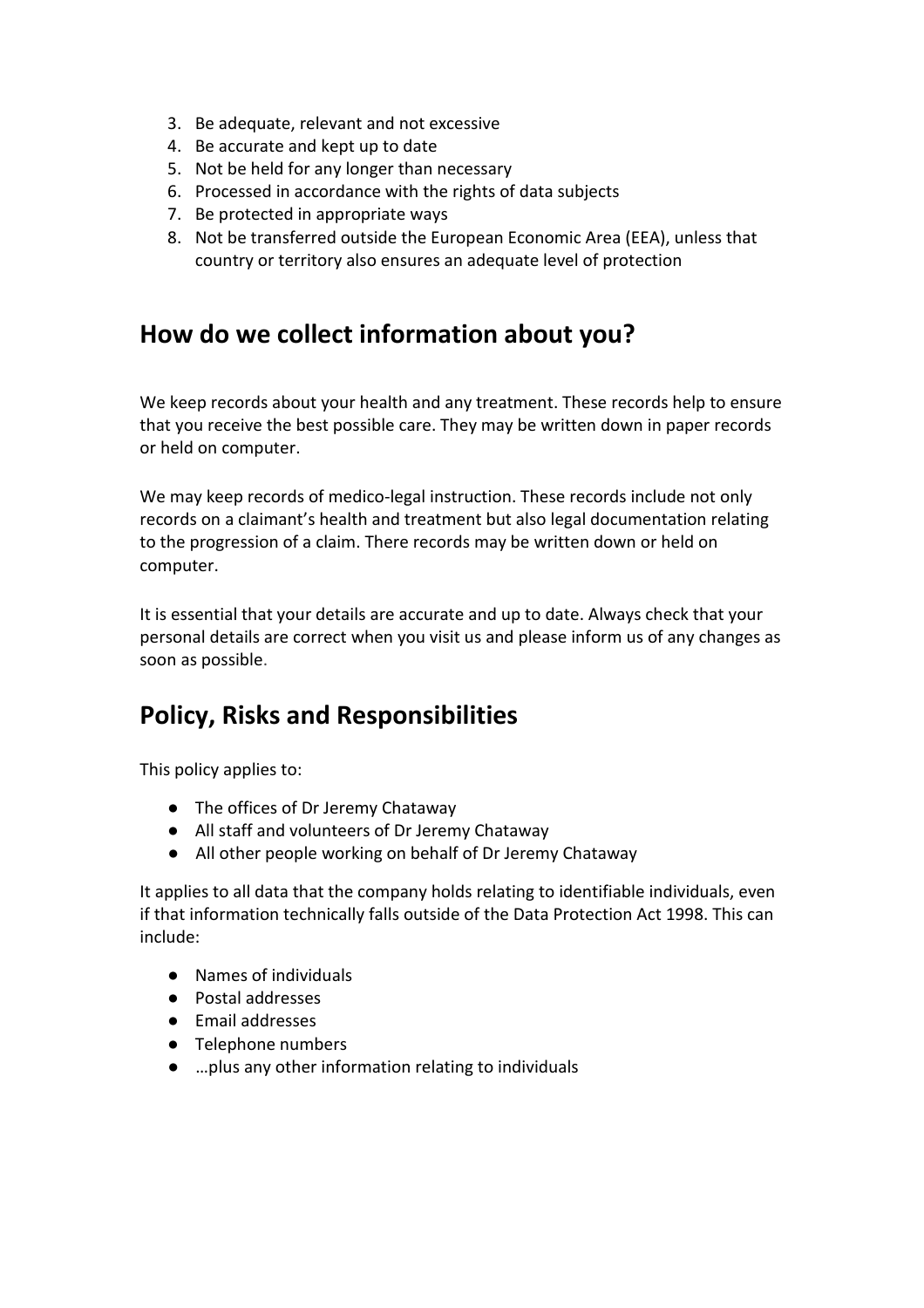## **Data protection risks**

This policy helps to protect Dr Jeremy Chataway and patients from some very real data security risks, including:

- **Breaches of confidentiality.** For instance, information being given out inappropriately.
- **Failing to offer choice.** For instance, all individuals should be free to choose how the practice uses data relating to them.
- **Reputational damage.** For instance, the practice could suffer if hackers successfully gained access to sensitive data.

# **Responsibilities**

Everyone who works for or with Dr Jeremy Chataway has some responsibility for ensuring data is collected, stored and handled appropriately.

Each team that handles personal data must ensure that it is handled and processed in line with this policy and data protection principles.

However, these people have key areas of responsibility:

- The **Data protection officer, Marjan Denis** is responsible for:
	- o Reviewing all data protection procedures and related policies, in line with an agreed schedule.
	- o Arranging data protection training and advice for the people covered by this policy.
	- o Handling data protection questions from staff and anyone else covered by this policy.
	- o Dealing with requests from individuals to see the data Dr jeremy Chataway holds about them (also called 'subject access requests').
	- o Checking and approving any contracts or agreements with third parties that may handle the company's sensitive data.
	- o Ensuring all systems, services and equipment used for storing data meet acceptable security standards.
	- o Performing regular checks and scans to ensure security hardware and software is functioning properly.
	- o Evaluating any third-party services the company is considering using to store or process data. For instance, cloud computing services.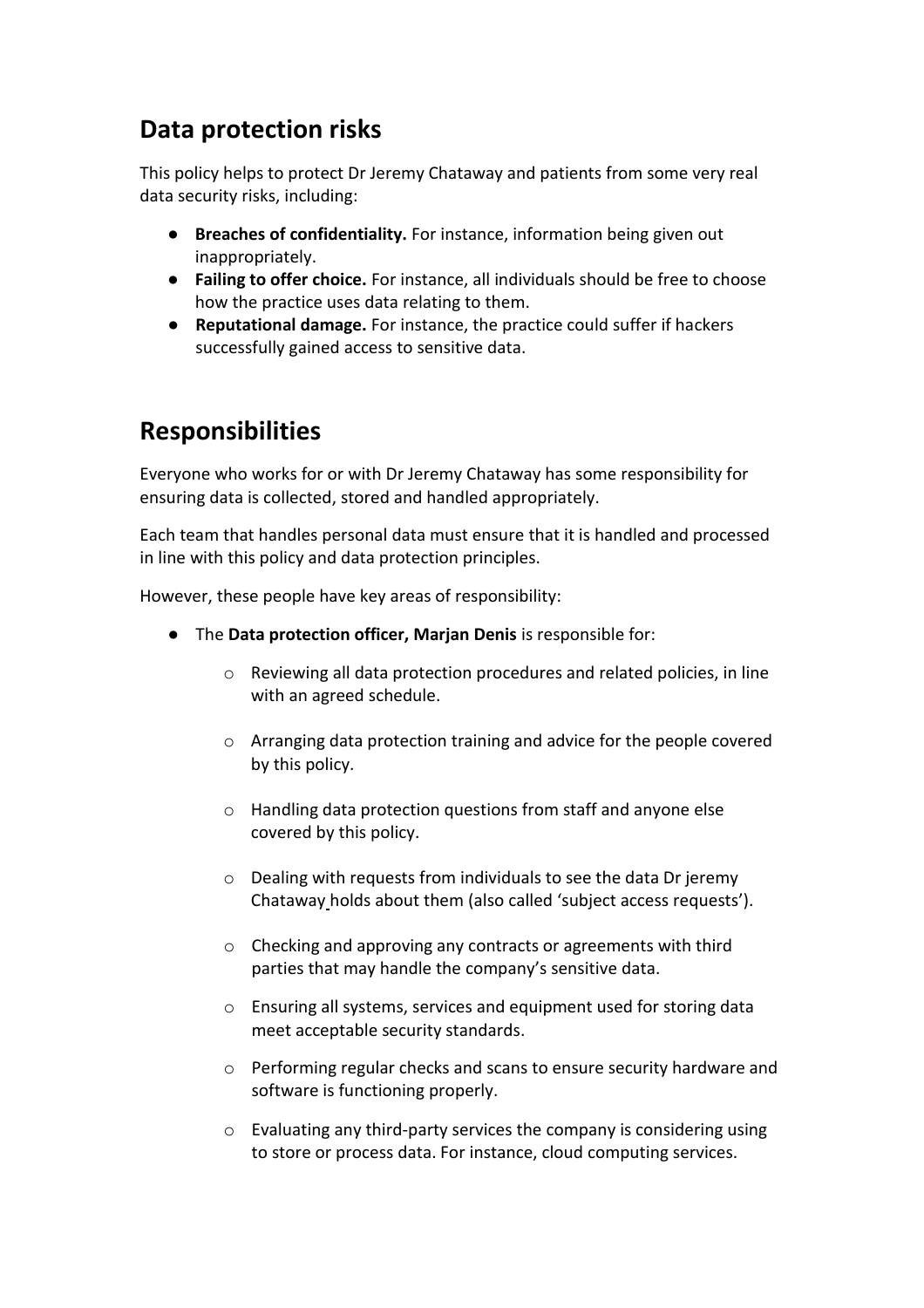# **General Guidelines**

- The only people able to access data covered by this policy should be those who **need it for their work**.
- Data **should not be shared informally**. When access to confidential information is required it must be requested.
- Staff should keep all data secure, by taking sensible precautions and following the guidelines below.
- In particular, **strong passwords must be used** and they should never be shared.
- Personal data **should not be disclosed** to unauthorised people, either within the practice or externally.
- Data should be **regularly reviewed and updated** if it is found to be out of date. If no longer required, it should be deleted and disposed of.
- Staff **should request help** from the data protection officer if they are unsure about any aspect of data protection.

# **Data Storage**

These rules describe how and where data should be safely stored. Questions about storing data safely can be directed to the data controller.

When data is **stored on paper,** it should be kept in a secure place where unauthorised people cannot see it.

These guidelines also apply to data that is usually stored electronically but has been printed out for some reason:

- When not required, the paper or files should be kept **in a locked drawer or filing cabinet**.
- Staff should make sure paper and printouts are **not left where unauthorised people could see them**, like on a printer.
- **Data printouts should be shredded** and disposed of securely when no longer required.

When data is **stored electronically**, it must be protected from unauthorised access, accidental deletion and malicious hacking attempts:

● Data should be **protected by strong passwords** that are changed regularly and never shared between employees.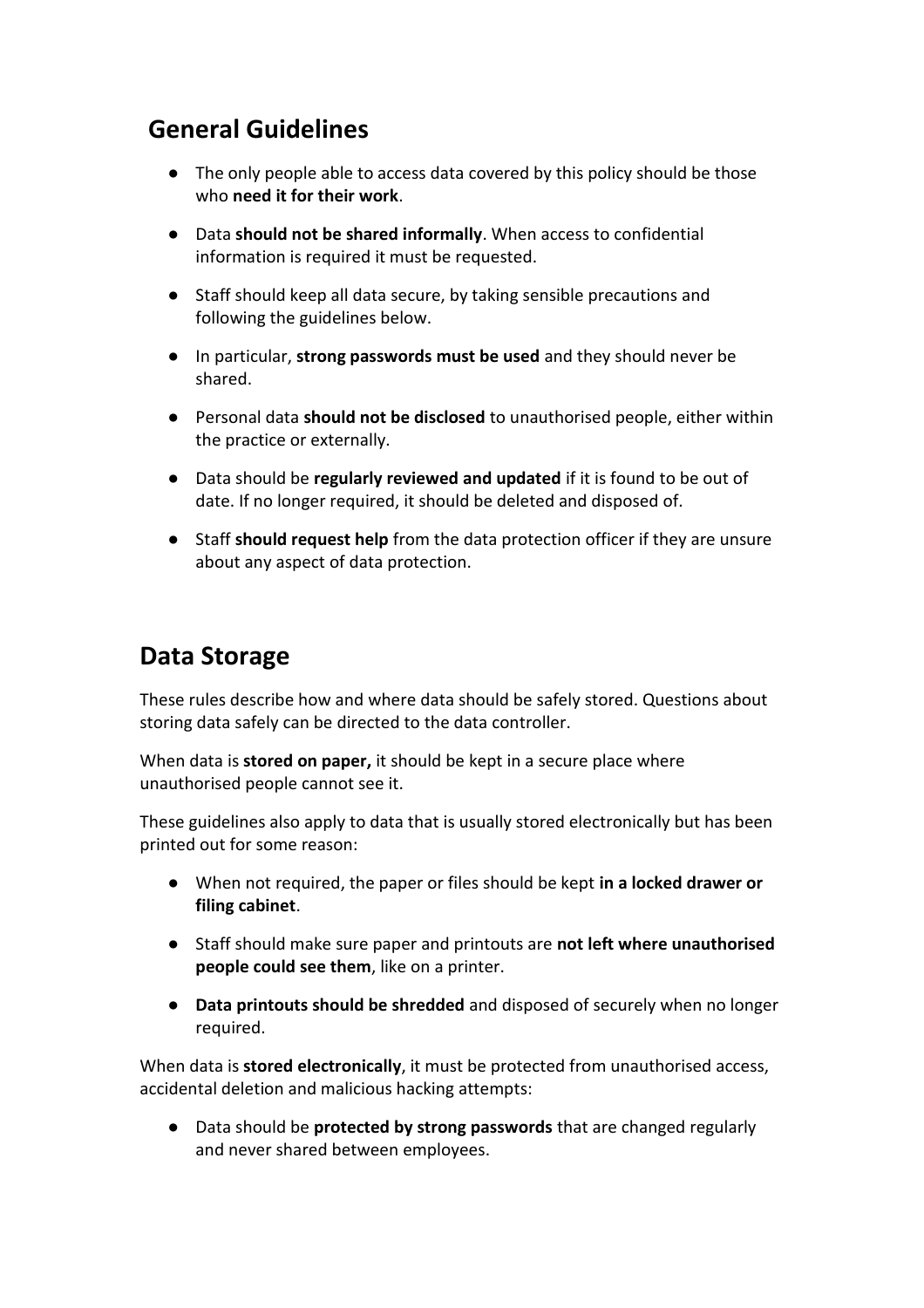- If data is **stored on removable media** (like a CD or DVD), these should be kept locked away securely when not being used.
- Data should only be stored on **designated drives and servers**, and should only be uploaded to an **approved cloud computing services**.
- Servers containing personal data should be **sited in a secure location**, away from general office space.
- Data should be **backed up frequently**. Those backups should be tested regularly, in line with the company's standard backup procedures.
- Data should **never be saved directly** to laptops or other mobile devices like tablets or Smart phones.
- All servers and computers containing data should be protected by **approved security software and a firewall**.

# **Data Usage**

Personal data is of no value to Dr Jeremy Chataway unless the he can make use of it. However, it is when personal data is accessed and used that it can be at the greatest risk of loss, corruption or theft:

- When working with personal data, ensure **the screens of their computers are always locked** when left unattended.
- Personal data **should not be shared informally**. In particular, it should never be sent by un encrypted email, as this form of communication is not secure.
- Data must be **encrypted before being transferred electronically**. The IT manager can explain how to send data to authorised external contacts.
- Personal data should **never be transferred outside of the European Economic Area**.
- Staff **should not save copies of personal data to their own computers.**  Always access and update the central copy of any data.

#### **Who we share personal information with**

Everyone working within the practice has a legal duty to keep information about you confidential. Similarly, anyone who receives information from us has a legal duty to keep it confidential.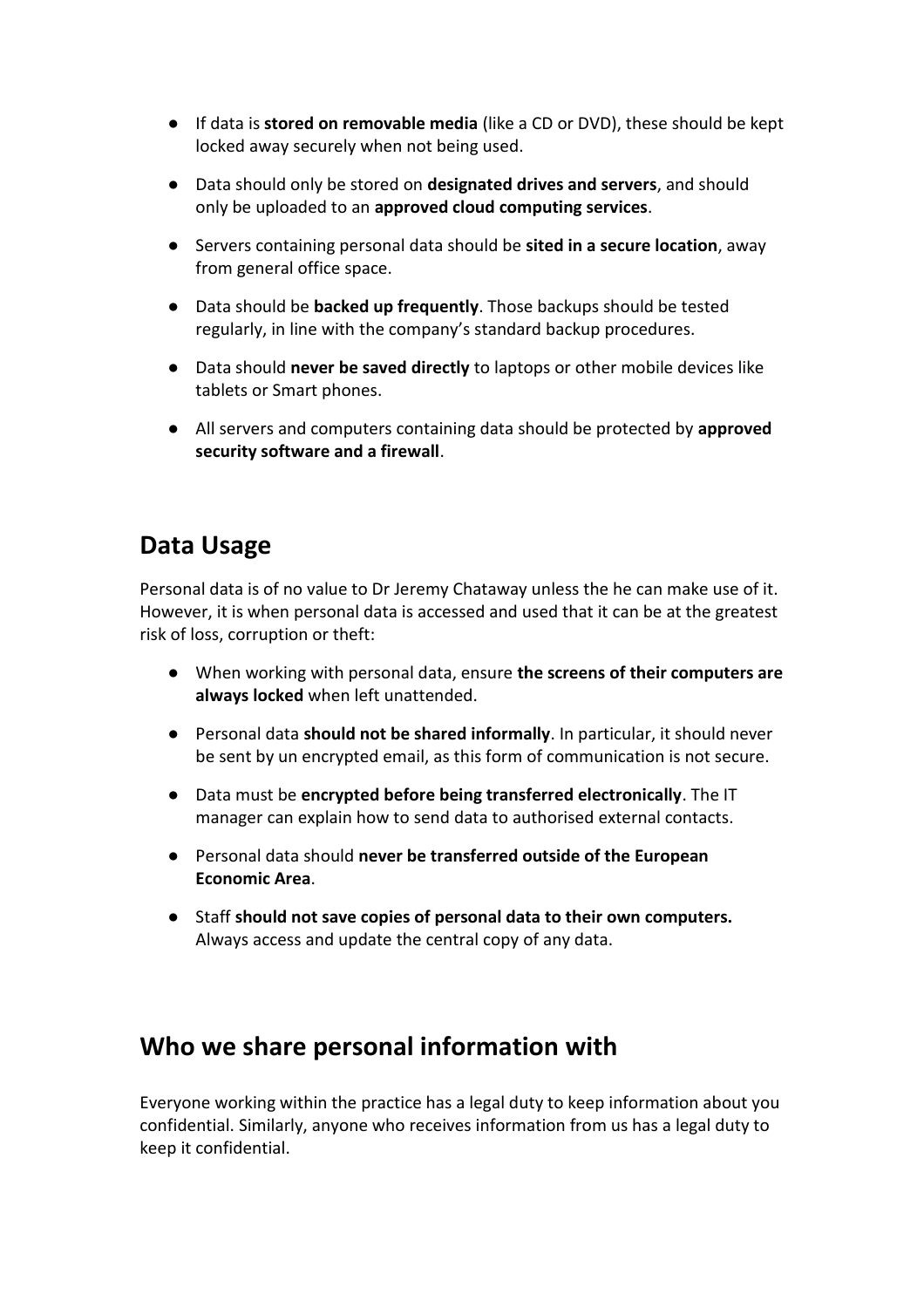**We will not disclose your information to any other third parties except where there is a legitimate interest, we may share information with:**

- Medical Professionals engaged by us to carry out services to you.
- Your GP or medical practitioner we will contact your GP or medical practitioner following an outpatient consultation and with a discharge summary following any inpatient or day case procedure.
- The hospital if you are being treated as an inpatient and require an overnight stay.
- To submit claims relating to your treatment to your insurer or any other third party covering the cost of any treatment or assessment on your behalf.
- The Department of Health or any other statutory body to whom we are required to submit data.
- Authorised organisations to convert your data into an anonymised statistical form.
- We will provide information to progress your medico-legal claim in accordance with your solicitor's instructions and guidance from the Courts.

# **Data Accuracy**

The law requires Dr Jeremy Chataway to take reasonable steps to ensure data is kept accurate and up to date.

The more important it is that the personal data is accurate, the greater the effort Dr Jeremy Chataway should put into ensuring its accuracy.

It is the responsibility of all employees who work with data to take reasonable steps to ensure it is kept as accurate and up to date as possible.

- Data will be held in **as few places as necessary**. Staff should not create any unnecessary additional data sets.
- Staff should **take every opportunity to ensure data is updated.** For instance, by confirming a customer's details when they call.
- Dr Jeremy Chataway will make it **easy for data subjects to update the information** Dr jeremy Chataway holds about them. For instance, via the company website.
- Data should be **updated as inaccuracies are discovered**. For instance, if a customer can no longer be reached on their stored telephone number, it should be removed from the database.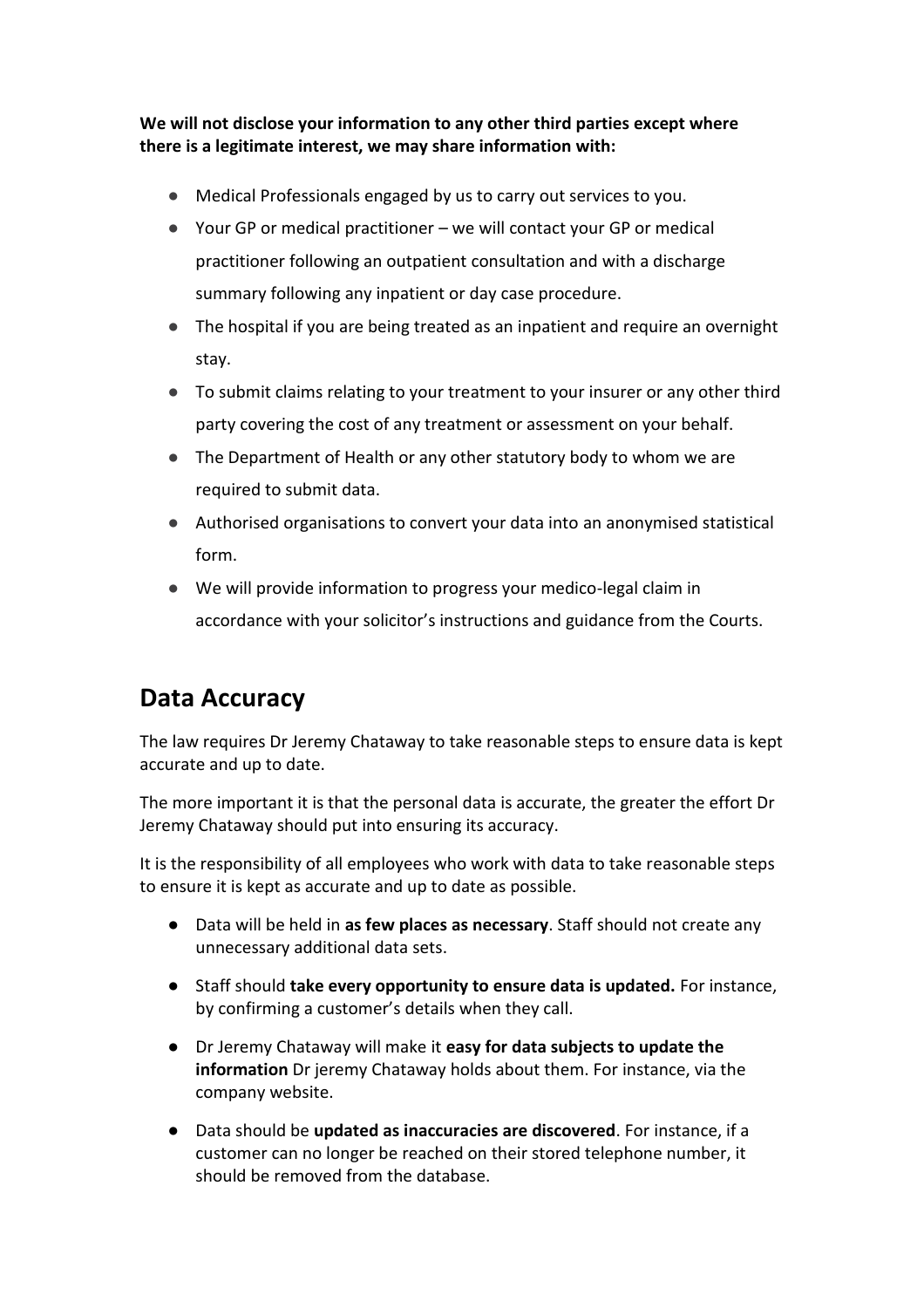# **Access Requests**

All individuals who are the subject of personal data held by Dr Jeremy Chataway are entitled to:

- Ask **what information** the practice holds about them and why.
- Ask **how to gain access** to it.
- Be informed **how to keep it up to date.**
- Be informed how the company is **meeting its data protection obligations**.

If an individual contacts the company requesting this information, this is called a subject access request.

Subject access requests from individuals should be made by email, addressed to the data controller at [email address]. The data controller can supply a standard request form, although individuals do not have to use this.

Individuals will be charged a suitable fee per subject access request. The data controller will aim to provide the relevant data within 14 days.

The data controller will always verify the identity of anyone making a subject access request before handing over any information.

# **Disclosing data for other reasons**

In certain circumstances, the Data Protection Act allows personal data to be disclosed to law enforcement agencies without the consent of the data subject.

Under these circumstances, Dr Jeremy Chataway will disclose requested data. However, the data controller will ensure the request is legitimate, seeking assistance from any legal advisers where necessary.

# **Providing and use of Information**

Your information may also be used to:

- 1. Review the care we provide to ensure it is of the highest standard and quality.
- 2. Ensure our service can meet patient needs in the future
- 3. Investigate patient queries, complaints and legal claim
- 4. Prepare statistics on our performance